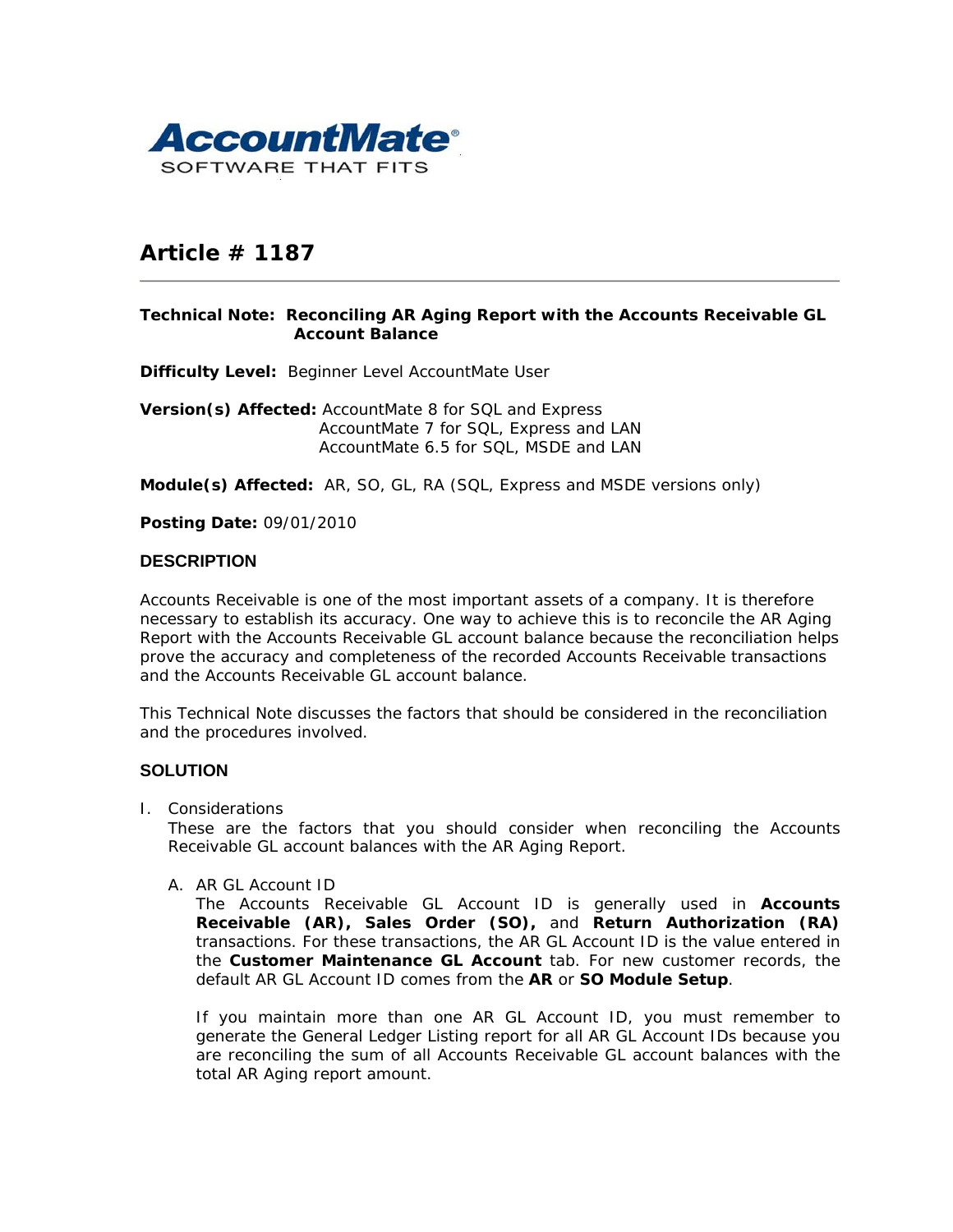#### *B. Report data sources*

The **AR Aging Report** and **General Ledger Listing** functions are available in the **AR** and **General Ledger** (GL) modules, respectively. As the information on these reports come from different source modules there may be differences in their data.

#### 1. AR Aging Report

The AR Aging Report displays information for transactions recorded in the **AR, SO** and **RA** modules that affect customer balances. The table below enumerates the transactions that comprise the information in the report and the effects that these transactions have on the report amount.

| #  | <b>Customer Transactions</b>    | Effect(s) on AR Aging<br>Report |
|----|---------------------------------|---------------------------------|
|    | <b>AR Invoices</b>              |                                 |
| 2. | Sales returns (credit invoices) |                                 |
| 3. | Payments                        |                                 |
| 4. | <b>Finance Charges</b>          |                                 |
| 5. | Open credits                    |                                 |
|    | Open credit refunds             |                                 |

The open credit transactions will only appear in the AR Aging Report if the **Include Open Credits** checkbox is marked. The application of open credits to AR invoices will have a zero effect on customer balances.

In generating the AR Aging Report to be used during reconciliation, be sure to include all customer accounts.

2. General Ledger Listing for AR GL Account IDs

The General Ledger Listing displays the balance of the AR GL Account IDs as well as the details of the GL postings. These GL postings are comprised of posted GL journal entries and entries transferred from subsidiary modules. The report generally displays the **AR** or **GL** module in the **Src** column (source column). Use the values in the **Src** column to identify the non-AR GL postings that do not affect the AR Aging Report.

*Note: Journal entries for credit invoices created in the RA module are transferred to GL through the AR module; thus, for these GL postings the source module is AR.* 

*C. Report cut-off* 

The AR Aging Report and General Ledger Listing should have the same cut-off dates. These reports, however, have different report date options; thus, you need to establish what period or date ranges to use in generating these reports in order to facilitate the reconciliation.

1. AR Aging Report

Use the History Aging Report so that you can specify a cut-off date. In the **Report Date** field, specify the last day of a certain period. This period should be the same as the period range used when generating the General Ledger Listing.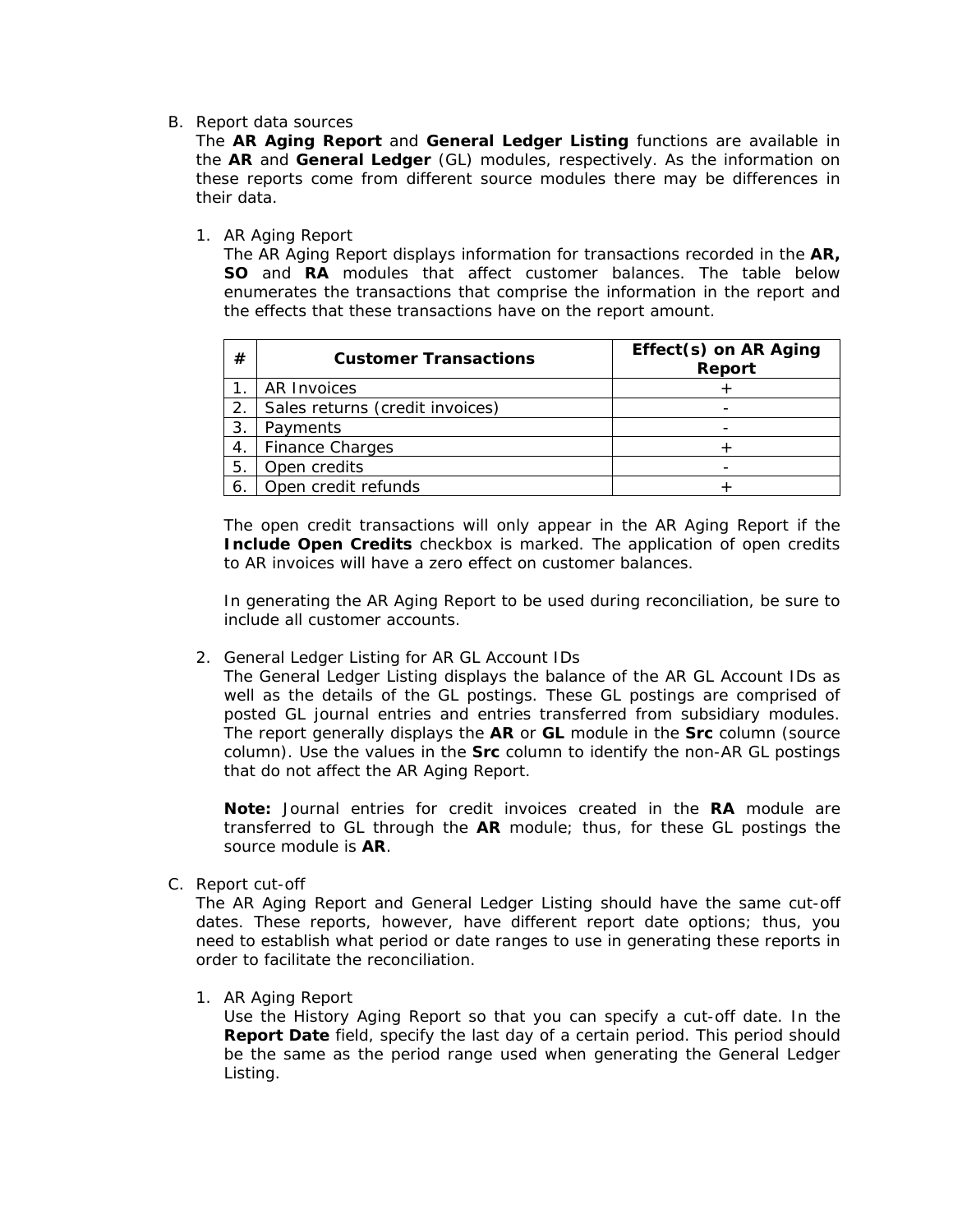# 2. General Ledger Listing

Prior to generating an AR General Ledger Listing, run the Transfer Data to GL function for activated subsidiary modules. Alternatively if you are ready to close the period, you may perform the **Period End Closing** function. This is to ensure that all Accounts Receivable GL postings are included in the General Ledger Listing.

You can only specify a period range for the General Ledger Listing (e.g., GL Listing for period range Jan 2010 to Aug 2010); these periods are grouped by fiscal year. You cannot generate a report across fiscal years so if you have open AR transactions and GL postings from a prior fiscal year you need to generate separate General Ledger Listings for the current fiscal year and for the prior fiscal year.

To make the General Ledger Listing comparable with the AR Aging report, the period cut-off for the current fiscal year's GL listing should match the period of the AR Aging cut-off date. It is important to generate the AR Aging Report as of the last day of a certain period because the General Ledger Listing can only be generated for period ranges.

## II. Reconciliation

You can use the following formula in reconciling the Accounts Receivable GL account balance with the AR Aging Report. The formula starts with the sum of the AR GL Account ID balances which will be adjusted by the reconciling item amounts to arrive at the AR Aging Report balance.

| Accounts Receivable GL account balance as of mm/dd/yy |             |             |
|-------------------------------------------------------|-------------|-------------|
| AR GL Account ID 1                                    | <b>SXXX</b> |             |
| AR GL Account ID 2                                    | <b>XXX</b>  | <b>SXXX</b> |
|                                                       |             |             |
| <b>Reconciling items:</b>                             |             |             |
| Add (Deduct) Non-AR transactions (a)                  | <b>SXXX</b> |             |
| Add (Deduct) Erroneous posting (b)                    | <b>XXX</b>  |             |
| (Deduct) Open credit amounts (c)                      | (xxx)       | <b>XXX</b>  |
|                                                       |             |             |
| AR Aging Report balance as of mm/dd/yy                |             | sxx         |

## *Reconciling items*

Below are the details of the reconciling items that cause the differences between the AR Aging Report and Accounts Receivable GL account balance.

(a) Non-AR transactions

Depending on whether the posting is a debit or credit entry, you should deduct or add back the non-AR transactions, such as postings from the **GL** module, because these transactions are not included in the AR Aging Report. Note that these GL postings are valid but because the transactions are not posted in **AR, SO** or **RA,** they do not become part of the AR Aging Report.

(b) Erroneous postings

There may be non-AR transactions which are erroneously posted to the AR GL Account ID. These postings may come from **GL** or subsidiary modules such as **Accounts Payable** and **Inventory Control**. Aside from identifying these